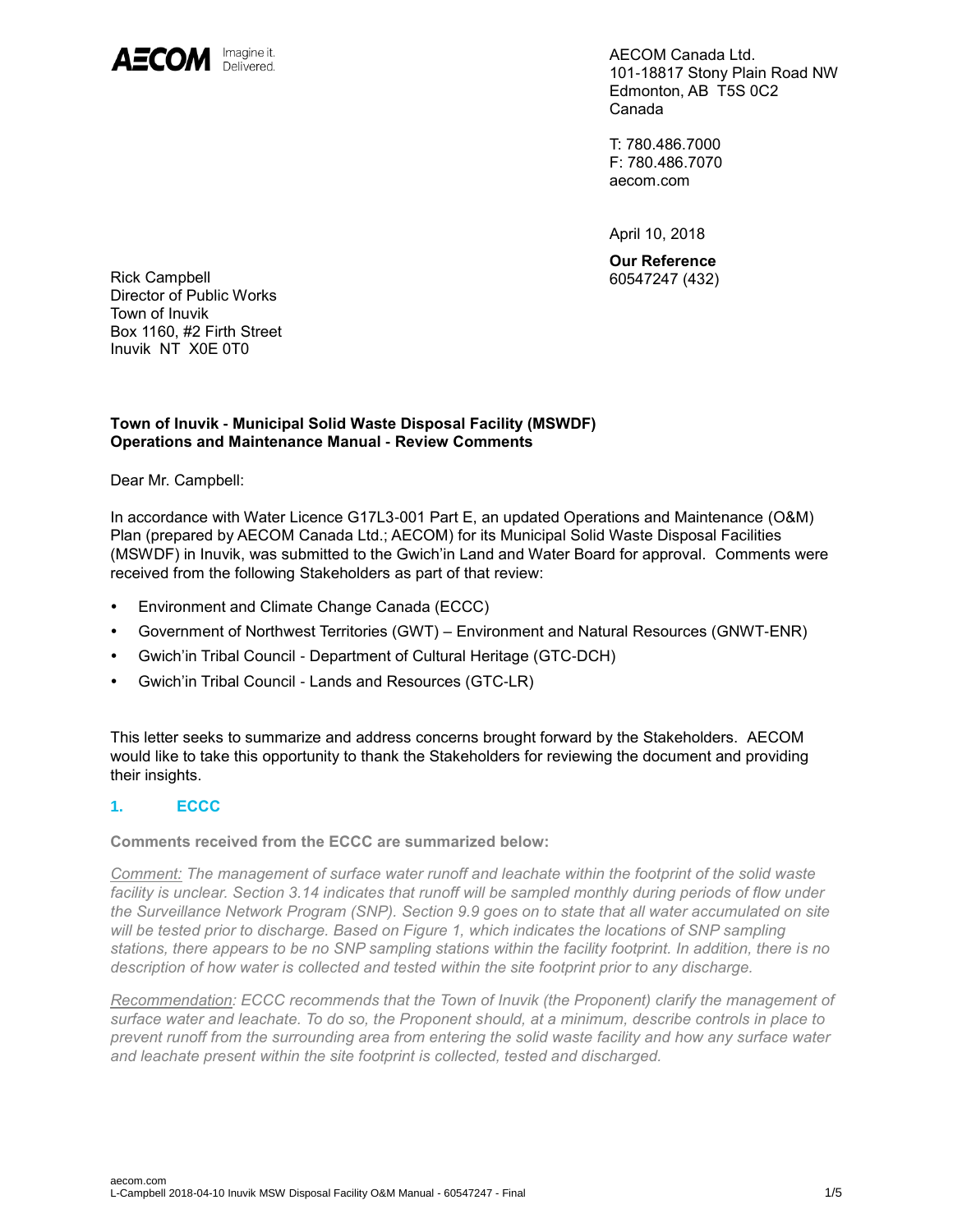

## **AECOM's response is as follows:**

The facility relies on surface water naturally draining away from the landfill (refer to Figure 2 in the Operations and Maintenance (O&M) plan). The current Licence for the facility does not require a landfill liner or an engineered stormwater system. Runoff from the solid waste site is sampled monthly during periods of flow under the Surveillance Network Program.

The portion of text in Section 9.9 referring to ponding water is an error. This section will be revised to reflect actual site conditions by removing reference to sampling ponding water onsite.

## **2. GNWT-ENR**

*Comment: The 2016 ENR Inspection Report specifies (p. 6 of 19) that bears remain a nuisance at the Solid Waste Disposal Facility (SWDF) causing salvaging restrictions by the Town of Inuvik in recent years. As such, ENR Renewable Resources Officers are responding to many bear calls in the summer season to deter nuisance bears at the SWDF. ENR notes that the MVLWB municipal template for SWDF's requires in Section 13, details on strategies (other than cover placement and fencing) used to manage wildlife at the facility. While Section 3.15.7 of the current Town of Inuvik Solid Waste Disposal Facilities Operations and Maintenance Plan (the Plan) specifies that the presence of bears, or other animals at the site, shall be reported to the MSM and to the GNWT (ENR local Inuvik office); however, no detailed management strategies to prevent or reduce bear or wildlife intrusions to the SWDF were provided in the Plan.* 

*Recommendation: ENR recommends that clear strategies to address bear, or other wildlife, nuisance issues at the SWDF be created, implemented and included within the Plan.*

#### **AECOM's response is as follows:**

Issues with wildlife inside landfills, specifically bears, are a common safety and ecological issue throughout Canada. In an effort to address the concern above, the following additional measures (beyond those currently included in the O&M manual) have been discussed with the Town and shall be incorporated into the O&M Manual.

- 1. The Town in currently in the process of completing a Solid Waste Disposal Fencing Plan (as required in Water Licence G17L3-001 by July 1, 2019). It is planned to have this fencing installed (complete with electrified bear fence component) once the plan and design are completed.
- 2. The Town has approximately five motion triggered auditory deterrents (commonly referred to as "bear screamers"). These are mobile units that will be set-up around the active area of the landfill and activated at the end of the workday to deter scavenging animals with a motion triggered siren.

## **3. GTC-DCH**

The GTC-DCH indicated that the reviewer had no issues or concerns at this time.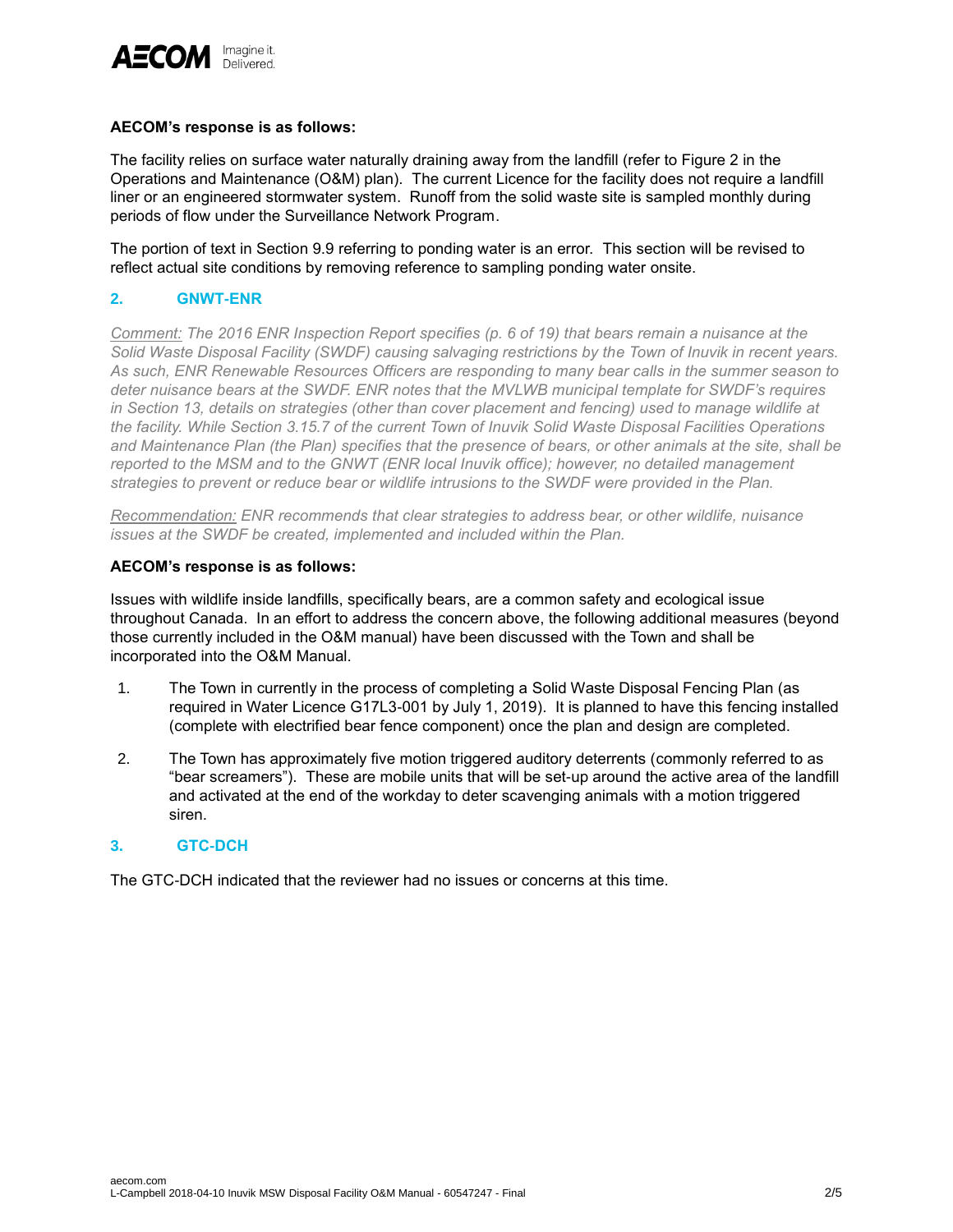

# **4. GTC-LR**

## The GTC-LR comments were submitted after the due date and as such will not be considered by the GLWB. However, AECOM appreciates the perspective and would like to try and address the comments. The comments are as follows:

*Comment: The comments and concerns of the Gwich'in Tribal Council's (GTC) Lands & Resources Dept. will mainly concentrate on the initial document and will exclude most of the Appendix areas. After reviewing the document in its entirety, it feels like this manual highlights the important aspects of the municipal solid waste disposal facility and all the actions needed to properly manage this essential town service. Also it should be noted that this document is easy to understand with an emphasis on 'plain language' in most parts.* 

*i. (A) Please further explain the comment "The landfill cell has no liner system and the facility relies on natural attenuation for landfill leachate management" (p.6). Would you be able to replace the word 'Attenuation' (the reduction of the force, effect, or value of something) with something more 'plain language'?* 

*(B) Also what are the requirements in regards to landfills having no liner systems within larger populated areas in the NWT?* 

*(C) Lastly is there any relationship between a liner system and the permafrost (I.e. Climate Change).* 

- *ii. What is the initiative for wider range of recycling? Can we do more to further recycle scrap tires, white goods, and C&D debris?*
- *iii. What is the statistics for Honey Bag disposal? Is there a decline/rise in the amount of honey bags? Where do most of these bags come from? Are there new ways to addressing disposal pits and covering?*
- *iv. With the estimated 5,816 tonnes/yearly of waste (5.04 kg/capita/day) entering the landfill, would there be other estimated statistics to see the total amount of waste when stricter recycling and waste management are in place? Would we see a difference in the amount of waste if there were services that addressed food waste, recycling tin and other materials? What would be an estimated cost to further waste management initiatives?*
- *v. When it's explained that the space needed for the next 10 years is 193,873 cubic metres, would you be able to showcase that in map form. It's hard to get a sense of the scope when it's just a number. Also when it's mentioned that the overall capacity of the landfill is 480,000 m<sup>2</sup> and this exceeds the estimated space available for the next 10 years, having a map to illustrate this scope would be beneficial.*
- *vi. How many vehicles are deposits in the landfill yearly?*
- *vii. Does the odor from the landfill ever become too much? And are there times when it's reached the community?*
- *viii. There is a concern that the 'Climate Change Preparation and Adaption" section (p.28) is very limited and much work should/could be done to address current climate change trends. There is basically only one paragraph on this issue.*

*Recommendation: Overall the document is easily accessible and its points are easy to understand. This manual showcases the daily activities done within the landfill with background information from the City of Inuvik. There is much to learn about the local Inuvik landfill but also there are areas that should be explored more.* 

*Recycling initiatives could be explored more in ways to combat the amount of trash dumped into the area and help extend the life of the current landfill range. Also the document does lack and emphasis on Climate Change whereas it feels like nothing is being addressed on current climate change information.*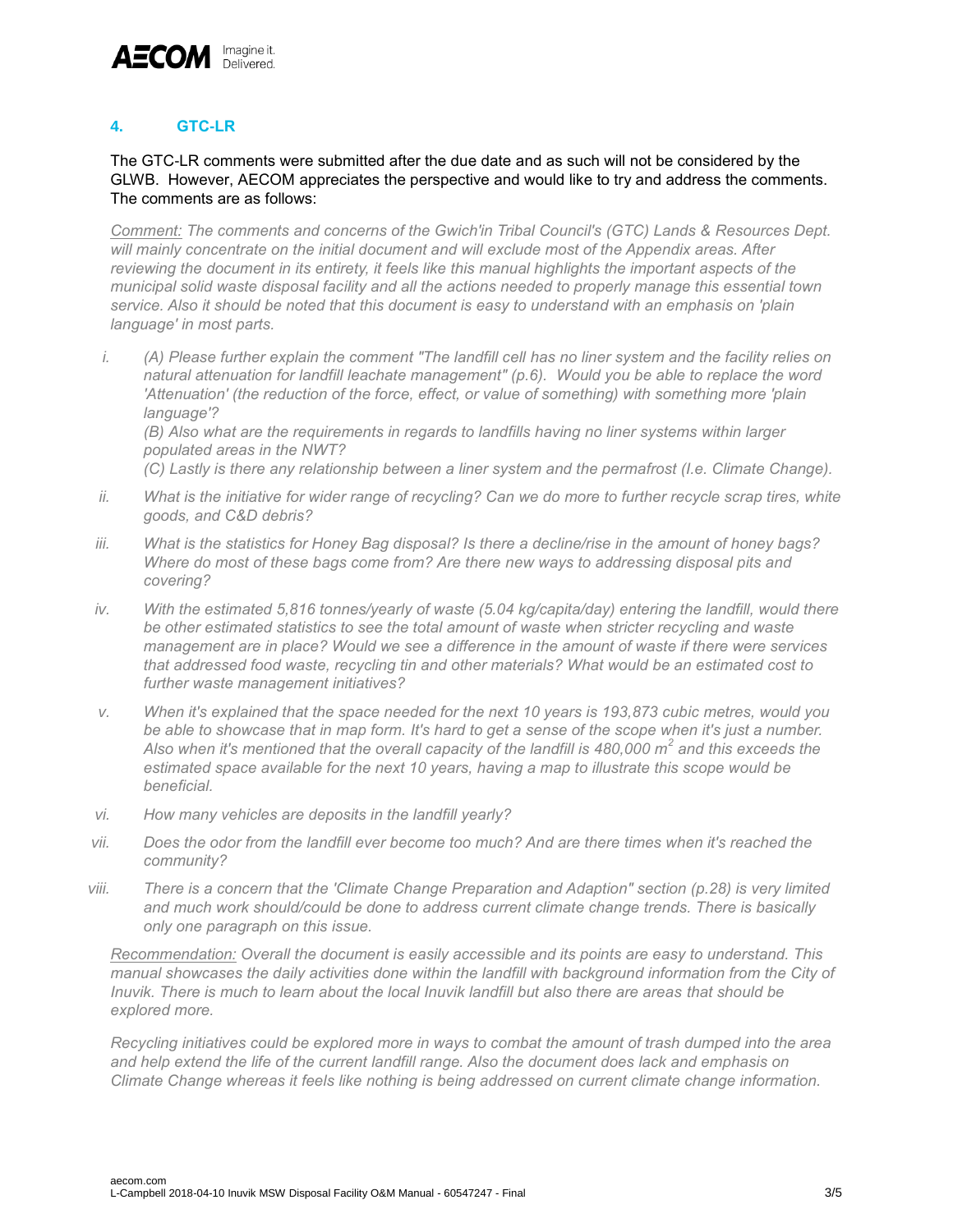

## **AECOM's response is as follows:**

The majority of these inquiries/comments deal with subjects outside the scope of an Operations and Maintenance (O&M) Plan. Despite many of these being valuable questions, the O&M Plan is meant to deal with the day to day operations of the facility and serve as a reference for facility staff. These questions might be more suited for a Water Licence application process.

Responses are numbered / lettered to correspond to the comments above.

i. (A) This statement means that leachate freely enters the environment unimpeded by any engineered barrier; therefore the facility relies on naturally occurring physical, chemical and biological processes/factors present in the environment to lessen offsite impacts whether it be through slowing the travel of contaminates or to diminish their strength.

(B) AECOM would be happy to provide a "plain language" definition in brackets beside attenuation within the document. This will be as follows.

…attenuation ("the natural ability of the receiving environment to breakdown, dilute and/or otherwise slow the spread of contaminates and thereby lessening their impact")

## (C) **This is outside of the scope of the O&M Manual.**

The current requirements in NWT do not require lined landfill systems. Based on presence/absence of a barrier layer (natural or otherwise) monitoring can be required, but no specific requirement applies when in proximity to populated areas such as Inuvik. However; general siting requirements apply for the landfill (540 metres (m) from housing, 90 m from public roads, drainage away from drinking water, outside floodplain, etc.).

- ii. Currently surface water samples are collected to monitor offsite impacts to surface water from two downstream locations (SNP0036-4 and SP0036-5). The addition of an upstream sample location (SNP0036-9) at Boot Creek is pending. Samples at these locations are taken monthly during period of flow (according to current Licence) to monitor impacts.
- iii. **This is outside of the scope of the O&M Manual.**
- iv. **This is outside of the scope of the O&M Manual.**
- v. **This is outside of the scope of the O&M Manual.**

A separate study would be performed to determine what reductions can theoretically be achieved via diversion.

## vi. **This is outside of the scope of the O&M Manual.**

Waste capacity and phasing are addressed in other plans. The O&M Manual is meant to address day to day operations and serve as a resource for operations staff.

The O&M manual states there is 480,000 cubic metres (m<sup>3</sup>) of capacity (volume) available at the site and that over the next 10 years an estimated 193,873  $m^3$  of that available capacity (volume) will be consumed (filled with waste over those 10 years). To illustrate this consumption relative to the capacity, I've provided **Figure 1**.